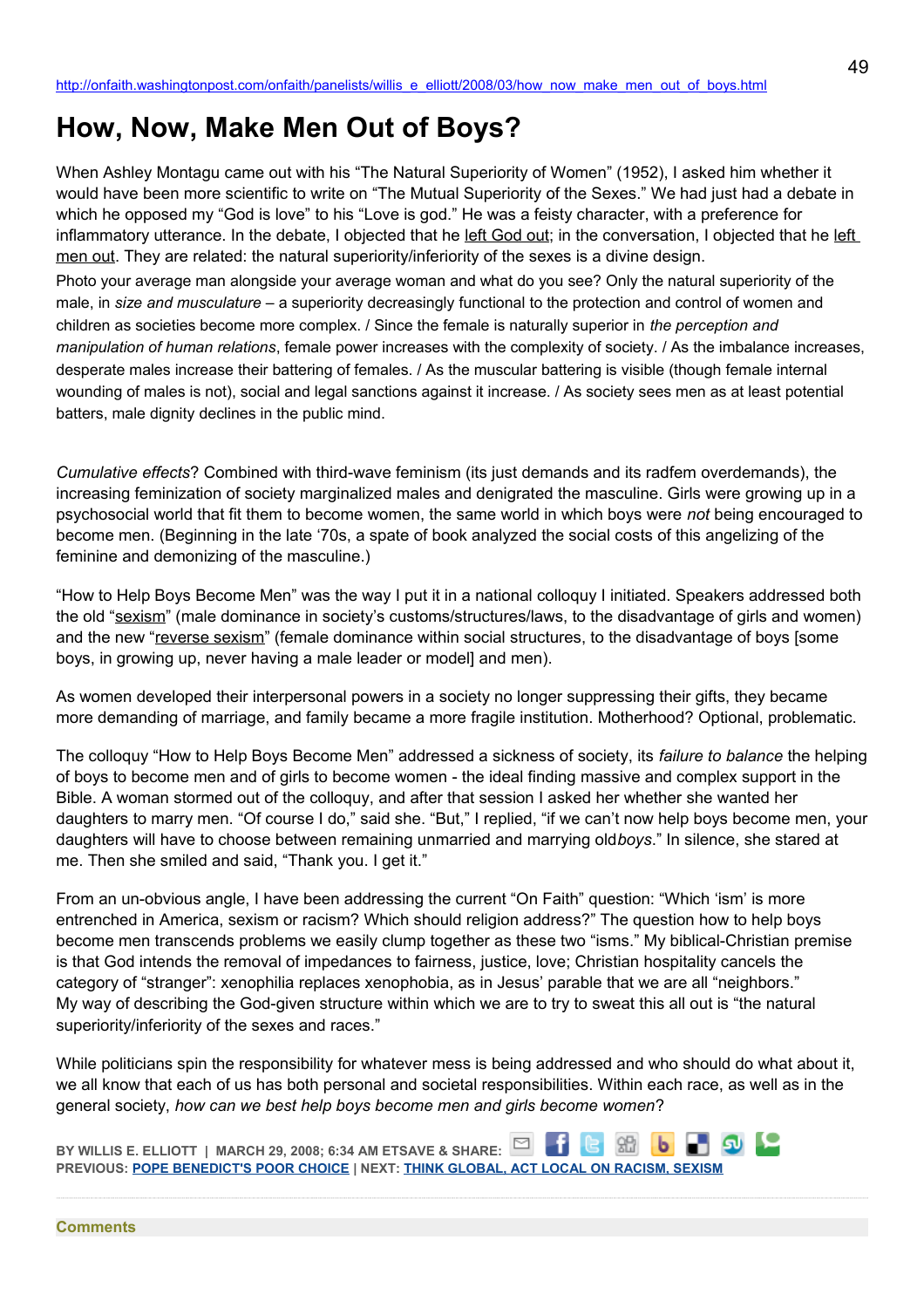The term gender refers to the male and female of a given species that reproduces sexually.

People do not act according to that biological role in about 2 to 5% of cases. But that doesn't change the fact of their gender. Gender is established science not opinion.

**POSTED BY: GARYD | APRIL 1, 2008 1:35 AM [REPORT OFFENSIVE COMMENT](mailto:blogs@washingtonpost.com?subject=On%20Faith%20Panelists%20Blog%20%20%7C%20%20Garyd%20%20%7C%20%20How,%20Now,%20Make%20Men%20Out%20of%20Boys?%20%20%7C%20%202977274&body=%0D%0D%0D%0D%0D================%0D?__mode=view%26_type=comment%26id=2977274%26blog_id=618)**

I'll note, by the way, that Native American societies that said there are six genders \*did so\* because they were all about being orderly and definitive in their way. They \*needed\* six in order to make sure there were enough social roles that everyone could actually live with.

They didn't exactly live lives where five percent unemployment and general social stick-fights as a means of ensuring surplus produce for the monarchy to sponge off was necessary for economic growth, never mind subsistence.

People who claim 'There are two absolute genders, and the definitions are tight' usually have an interest in trying to enforce a conformity that ain't exactly natural to the species.

Or you could kneel at the altars of homophobic priests, or vote for, say, homophobic senators who like to tap their feet in certain places usually intended for other purposes...

Who's in the gutter?

Guess it depends on your definitions, doesn't it?

**POSTED BY: PAGANPLACE | MARCH 31, 2008 6:05 PM [REPORT OFFENSIVE COMMENT](mailto:blogs@washingtonpost.com?subject=On%20Faith%20Panelists%20Blog%20%20%7C%20%20Paganplace%20%20%7C%20%20How,%20Now,%20Make%20Men%20Out%20of%20Boys?%20%20%7C%20%202974926&body=%0D%0D%0D%0D%0D================%0D?__mode=view%26_type=comment%26id=2974926%26blog_id=618)**

Heh.

'Excuses?' You're the one making \*excuses\* for a view of humanity that doesn't \*function,\* Gary.

The fact that you seem to need to believe that the honest and caring and committed lives of so many others just \*have\* to be all about the hedonistic 'needs of the moment' you seem to be fixated on does not change reality.

However many 'genders' you choose to define, well, if you want to say that's all there is, it's on you to find some definitions that actually \*fit\* nearly everyone instead demanding only the boxes are real and trying to herd everyone \*into\* them. :)

**POSTED BY: PAGANPLACE | MARCH 31, 2008 5:00 PM [REPORT OFFENSIVE COMMENT](mailto:blogs@washingtonpost.com?subject=On%20Faith%20Panelists%20Blog%20%20%7C%20%20Paganplace%20%20%7C%20%20How,%20Now,%20Make%20Men%20Out%20of%20Boys?%20%20%7C%20%202974559&body=%0D%0D%0D%0D%0D================%0D?__mode=view%26_type=comment%26id=2974559%26blog_id=618)**

Excuses, excuses. There are two genders. All the rest of it is behavior, some good and some bad. Good in my view doesn't involve risking others health and happiness to please one's own need of the moment.

**POSTED BY: GARYD | MARCH 31, 2008 1:28 PM [REPORT OFFENSIVE COMMENT](mailto:blogs@washingtonpost.com?subject=On%20Faith%20Panelists%20Blog%20%20%7C%20%20garyd%20%20%7C%20%20How,%20Now,%20Make%20Men%20Out%20of%20Boys?%20%20%7C%20%202972934&body=%0D%0D%0D%0D%0D================%0D?__mode=view%26_type=comment%26id=2972934%26blog_id=618)**

christians society madrasas.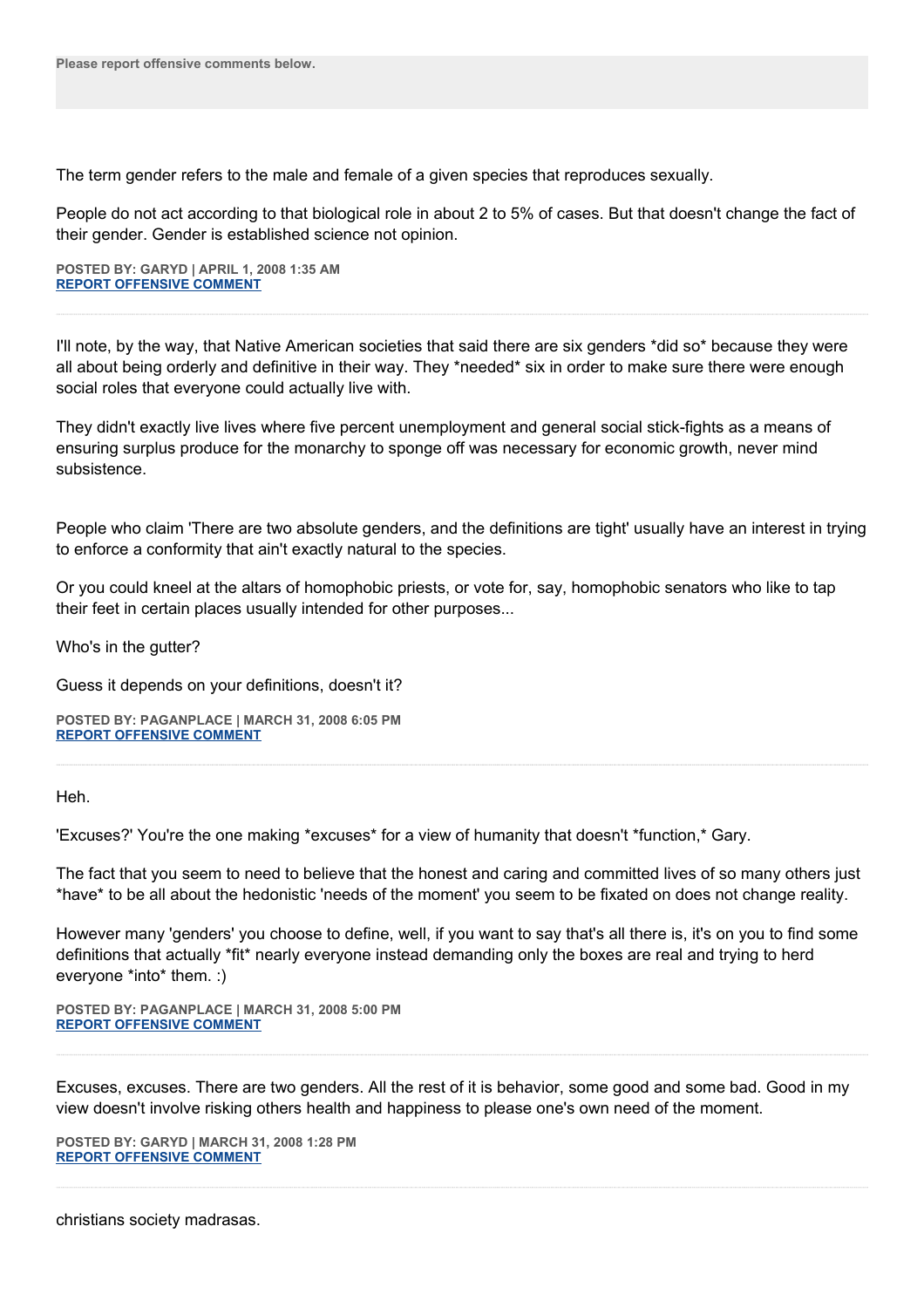back in the late 60ty, a black activist by the name of elija muhamed announced himself to be the messenger of god to the black man in america.

elija who born and raised in the (christian)america ,seeing the christians whites and blacks bowing and kneeling at the christian church in front of a white european skin image who they call the son of god the lord the savior of mankind????????,elija never regret it .

if the dalia lama decided to be the messenger of god to china towen ,what is the diference ?

on the scale of christianity the white mankind jesus is the son of god while the rest are false gods and heathens.!!!!!!!!!!!!!.

delusionism and colorism share the same underwear and they sleep in the same rotten bed.

there is only one god.every mankind is equal under god means every mankind is the creation of god and under the superiority of god not the superiotity of mankind .

**POSTED BY: MO | MARCH 31, 2008 6:18 AM [REPORT OFFENSIVE COMMENT](mailto:blogs@washingtonpost.com?subject=On%20Faith%20Panelists%20Blog%20%20%7C%20%20mo%20%20%7C%20%20How,%20Now,%20Make%20Men%20Out%20of%20Boys?%20%20%7C%20%202969804&body=%0D%0D%0D%0D%0D================%0D?__mode=view%26_type=comment%26id=2969804%26blog_id=618)**

If he \*is\* it'd be a heck of a time to find out, wouldn't it?

Maybe he could settle for letting others be. :)

**POSTED BY: PAGANPLACE | MARCH 30, 2008 9:11 PM [REPORT OFFENSIVE COMMENT](mailto:blogs@washingtonpost.com?subject=On%20Faith%20Panelists%20Blog%20%20%7C%20%20Paganplace%20%20%7C%20%20How,%20Now,%20Make%20Men%20Out%20of%20Boys?%20%20%7C%20%202965459&body=%0D%0D%0D%0D%0D================%0D?__mode=view%26_type=comment%26id=2965459%26blog_id=618)**

" Garyd:

Men is a stereo type Now??? There are six genders???"

Two, three, six, three hundred, ...Frankly I think it makes no difference if your ideals have two separate ones that don't actually even \*cover\* half the population.

It's a problem of your monotheistic and authoritarian tendencies, actually, Gary. You have a singular absolutist ideal for each sex, neither of which even \*begins to cover\* even most gender-unambiguous people, and freak out when both of these ideals only fit a minority either men \*or\* women.

When you guys talk about how men and women 'should' be, you're really talking about one kind or another of 'alpha male' and 'breeding female' ...and relegate probably more than half the world to the status of 'failures and deviants'

...instead of realizing we're socially-complex creatures who tend to diversify, organize, and specialize within groups.

Then wonder why real life just won't be crammed into those shapes. :)

**POSTED BY: PAGANPLACE | MARCH 30, 2008 3:45 PM [REPORT OFFENSIVE COMMENT](mailto:blogs@washingtonpost.com?subject=On%20Faith%20Panelists%20Blog%20%20%7C%20%20Paganplace%20%20%7C%20%20How,%20Now,%20Make%20Men%20Out%20of%20Boys?%20%20%7C%20%202962742&body=%0D%0D%0D%0D%0D================%0D?__mode=view%26_type=comment%26id=2962742%26blog_id=618)**

Well, actually. These are important ideas the Reverend is touching on... of course, as always, he wants to resort to a defense of Biblical perceptions that don't really convey a mature view of the sexes, either.

It's true that our society produces a lot of 'older boys,' ...but I attribute this in large measure to the mixed messages males get in the course of the \*conflict\* created between 'traditional' senses of male entitlement vs the existence of strong women with equal human dignity.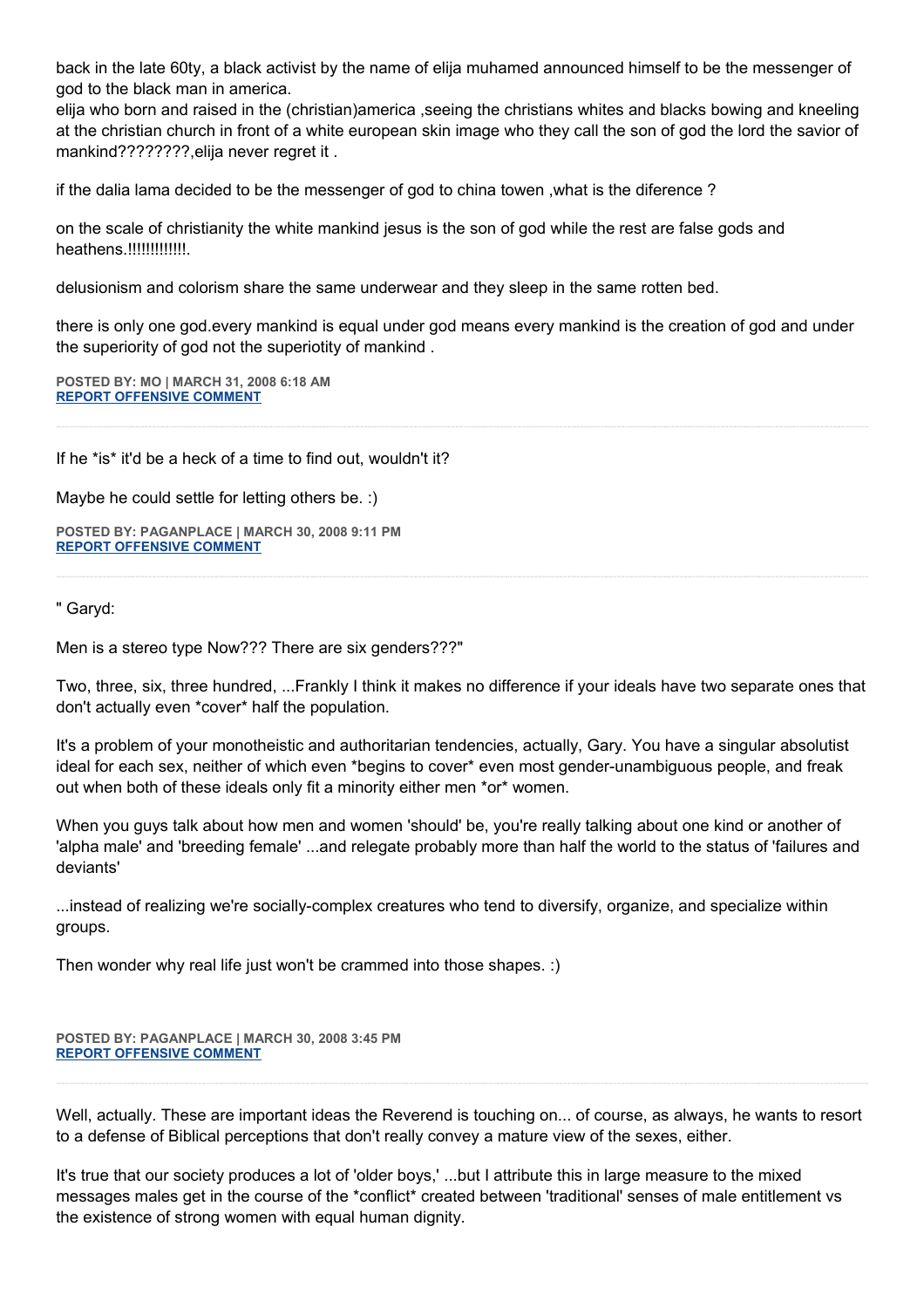Still operating on 'zero sum,' all they learn about relations between the sexes often \*is\* about unrealistic ideals of musclebound warriors they define as 'real men' and pound each other over until they're either 'dumb jocks' or 'cowed nerds' ...or 'someone with the money.'

One thing a lot of males don't realize is that the stories they tell each other about what comprises 'superiority, whatever that is, are much more about how young males negotiate who among them gets \*access\* to females than what females who are empowered to make up their own minds are actually interested in. They get frustrated and either aggressive or withdrawn when this doesn't work. They feel they're being robbed of something because the 'rules' they feel entitled to being rewarded for following actually involve other living human beings...

So it is with our society on so many levels.

(Yes, it has a whole lot to do with sexuality.)

Certainly, what being male is all about is a societal challenge for many, (And I think as Pagan clergy one that I see a lot of grappling with.) I can only offer in brief the observation that this isn't about competition and rules, this is about spirit and instinct and a will to inform and honor both.

Too often there is a perception that 'feminism' must denigrate males. (Even to the point of confusing second and third wave feminism. \*Second\* wave feminists are the ones who got looked at funny by my generation on certain matters of footwear and overalls. :) But who's counting, right?)

But I think on a lot of levels, too many men and institutions have been telling other men and themselves what \*men\* are all about, and that they should spend their efforts enforcing these views instead of remembering what \*is\* whole and good about em.

Frankly, for so many men, it seems their real response to modern reality is to sulk and dress like slobs and wonder why women don't come to \*them,\* or else to radicalize and see where blind dominance behavior gets them. :)

We can really do better, but more of the same is not the answer. It's a bit of a crisis for a reason. And that reason is not so you can roll it back.

Males, (And not just the 'alpha types' of your competitive presumptions and models) need better.

And it's happening. Some things you can't dictate.

**POSTED BY: PAGANPLACE | MARCH 30, 2008 3:28 PM [REPORT OFFENSIVE COMMENT](mailto:blogs@washingtonpost.com?subject=On%20Faith%20Panelists%20Blog%20%20%7C%20%20Paganplace%20%20%7C%20%20How,%20Now,%20Make%20Men%20Out%20of%20Boys?%20%20%7C%20%202962583&body=%0D%0D%0D%0D%0D================%0D?__mode=view%26_type=comment%26id=2962583%26blog_id=618)**

Men is a stereo type Now??? There are six genders???

What monuments to selfishness you have established.

**POSTED BY: GARYD | MARCH 30, 2008 2:56 PM [REPORT OFFENSIVE COMMENT](mailto:blogs@washingtonpost.com?subject=On%20Faith%20Panelists%20Blog%20%20%7C%20%20Garyd%20%20%7C%20%20How,%20Now,%20Make%20Men%20Out%20of%20Boys?%20%20%7C%20%202962298&body=%0D%0D%0D%0D%0D================%0D?__mode=view%26_type=comment%26id=2962298%26blog_id=618)**

What's wrong with simply raising boys to be adults? "Making them into men" implies forcing them into stereotypes that almost surely will not fit all of them.

**POSTED BY: ANDREA | MARCH 30, 2008 2:02 PM [REPORT OFFENSIVE COMMENT](mailto:blogs@washingtonpost.com?subject=On%20Faith%20Panelists%20Blog%20%20%7C%20%20Andrea%20%20%7C%20%20How,%20Now,%20Make%20Men%20Out%20of%20Boys?%20%20%7C%20%202961751&body=%0D%0D%0D%0D%0D================%0D?__mode=view%26_type=comment%26id=2961751%26blog_id=618)**

Helping boys become men and girls become women sounds like a real good idea. Is it? What do you have for homosexual and asexual boys and girls? What you helping them become besides the object of discrimination.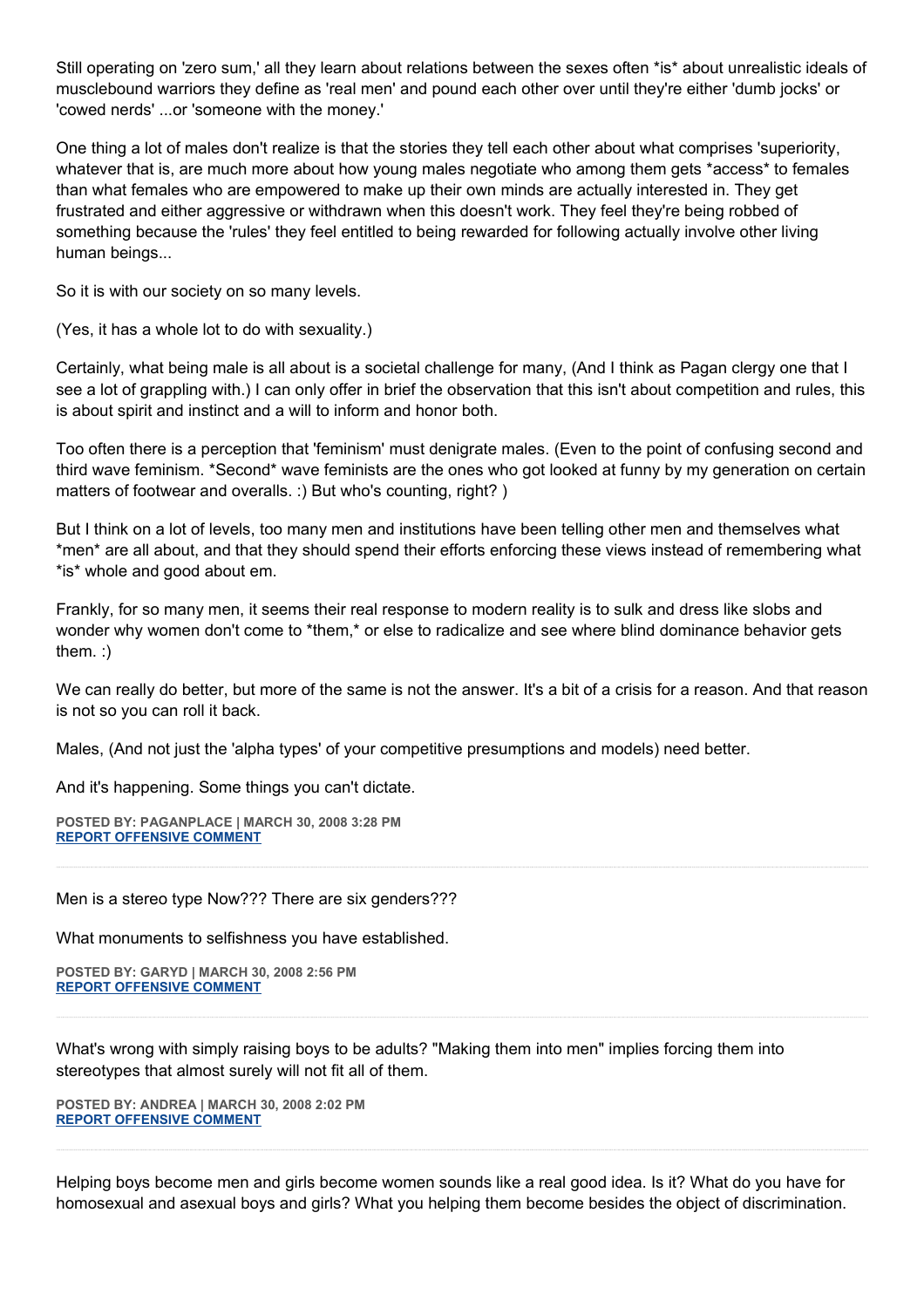There are 6 readily identifiable genders, male, female, males with female sex drives, females with male sex drives, males with no sex drive at all and females with no sex drive at all. Deciding what's good for all while limiting all to 2 out of 6 is 33.33% and a failing grade.

Aren't all 6 genders God's children? Maybe "male and female God made them" needs to be updated? They got that wrong. What else did they get wrong?

Denying the existence of 4 out of 6 genders makes sexism a given for those who get their facts from the Bible. If religion is going to address sexism then the Bible, other sacred scriptures for other folks must be discarded first. Otherwise religion will always hinder and never help end sexism.

**POSTED BY: BGONE | MARCH 30, 2008 12:38 PM [REPORT OFFENSIVE COMMENT](mailto:blogs@washingtonpost.com?subject=On%20Faith%20Panelists%20Blog%20%20%7C%20%20BGone%20%20%7C%20%20How,%20Now,%20Make%20Men%20Out%20of%20Boys?%20%20%7C%20%202961083&body=%0D%0D%0D%0D%0D================%0D?__mode=view%26_type=comment%26id=2961083%26blog_id=618)**

Ash your ignorance is showing. Ten to twenty percent of Baptist churches in the south are African American. There isn't a Fundamentalist church on TV that doesn't have at least a few people of color sitting in the pews.

What you say might have been true fifty years ago but it no longer is.

**POSTED BY: GARYD | MARCH 30, 2008 2:12 AM [REPORT OFFENSIVE COMMENT](mailto:blogs@washingtonpost.com?subject=On%20Faith%20Panelists%20Blog%20%20%7C%20%20Garyd%20%20%7C%20%20How,%20Now,%20Make%20Men%20Out%20of%20Boys?%20%20%7C%20%202955999&body=%0D%0D%0D%0D%0D================%0D?__mode=view%26_type=comment%26id=2955999%26blog_id=618)**

GaryD,

Christian fundamentalism, not affirmative action, is the primary reason race remains a contentious issue in the USA. Fundamentalism is institutionalized racism's direct descendant. The death of legal segregration was the birth of the separatist fundamentalist education system. These Christian madrasas pour tens of thousands of ignorant, hate-filled, and poorly socialized race-baiters such as yourself into adult society every year. You and your ilk will be the death of American freedom.

**POSTED BY: ASH | MARCH 29, 2008 8:20 PM [REPORT OFFENSIVE COMMENT](mailto:blogs@washingtonpost.com?subject=On%20Faith%20Panelists%20Blog%20%20%7C%20%20Ash%20%20%7C%20%20How,%20Now,%20Make%20Men%20Out%20of%20Boys?%20%20%7C%20%202953704&body=%0D%0D%0D%0D%0D================%0D?__mode=view%26_type=comment%26id=2953704%26blog_id=618)**

superiority of god.

how to develop the brain and mentality of mankind(male and female) to understand the superiority of god over his creation?

misunderstanding the superiority of god over his creation is the root of every raceism,is the root of every deviationism,is the root of every evilism.

god is one ,no son,no daughter none but his uniqueness superiorness over his creation.

misunderstanding the superiority of god over his creation misled mankind to glorify and superiory false gods and false ideologys .

please work on glorify the creator not the creation.

**POSTED BY: MO | MARCH 29, 2008 11:46 AM [REPORT OFFENSIVE COMMENT](mailto:blogs@washingtonpost.com?subject=On%20Faith%20Panelists%20Blog%20%20%7C%20%20mo%20%20%7C%20%20How,%20Now,%20Make%20Men%20Out%20of%20Boys?%20%20%7C%20%202948854&body=%0D%0D%0D%0D%0D================%0D?__mode=view%26_type=comment%26id=2948854%26blog_id=618)**

That sir is arguably the Best column you have written here to date.

Neither of these issues are something that the government with it's tendency towards one size fits all solutions and pounding square pegs into round holes can ever fully address.